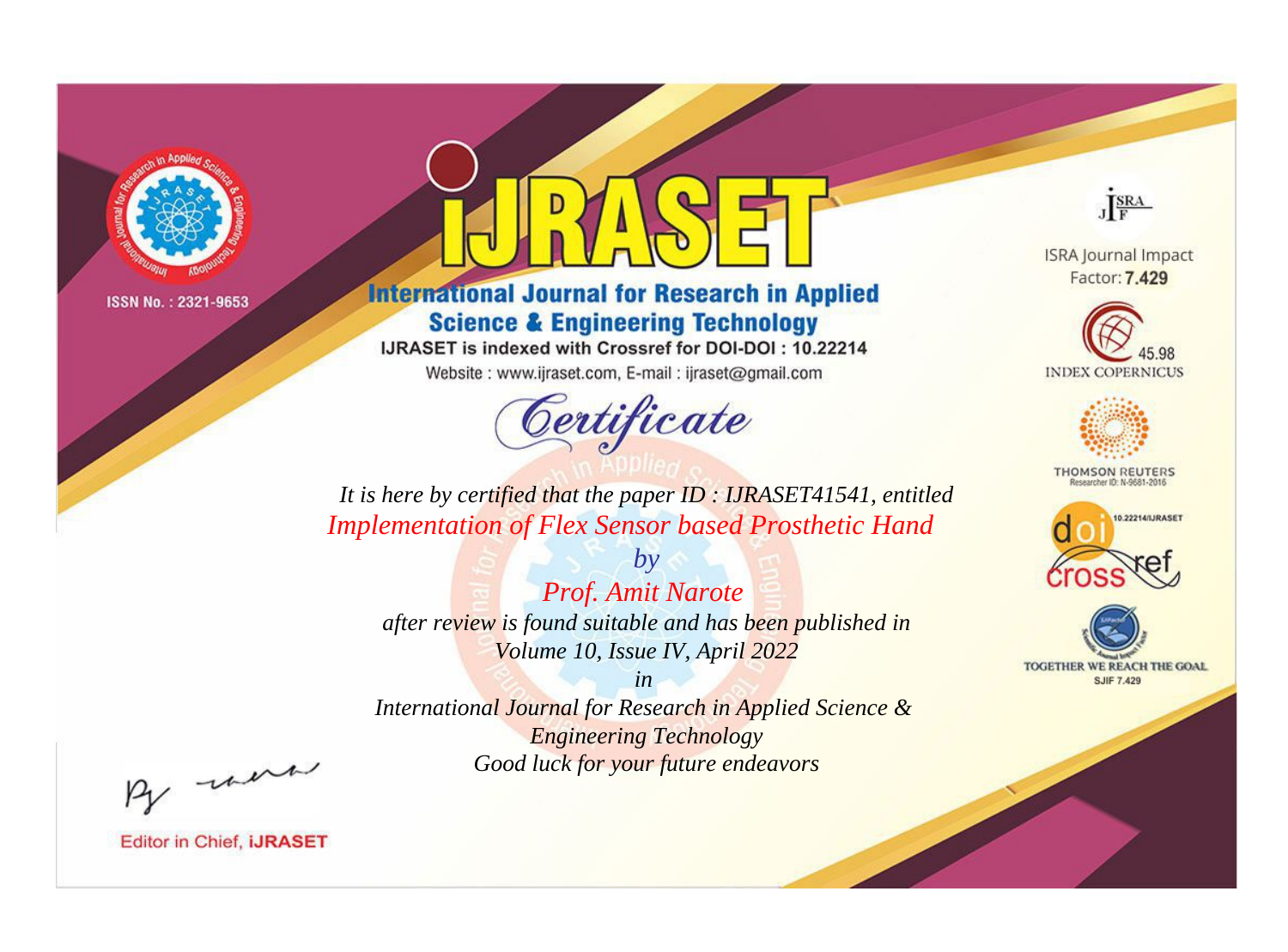

# **International Journal for Research in Applied Science & Engineering Technology**

IJRASET is indexed with Crossref for DOI-DOI: 10.22214

Website: www.ijraset.com, E-mail: ijraset@gmail.com



JERA

**ISRA Journal Impact** Factor: 7.429





**THOMSON REUTERS** 



TOGETHER WE REACH THE GOAL **SJIF 7.429** 

*It is here by certified that the paper ID : IJRASET41541, entitled Implementation of Flex Sensor based Prosthetic Hand*

*Shaikh Noor Alam after review is found suitable and has been published in Volume 10, Issue IV, April 2022*

*by*

*in* 

*International Journal for Research in Applied Science & Engineering Technology Good luck for your future endeavors*

By morn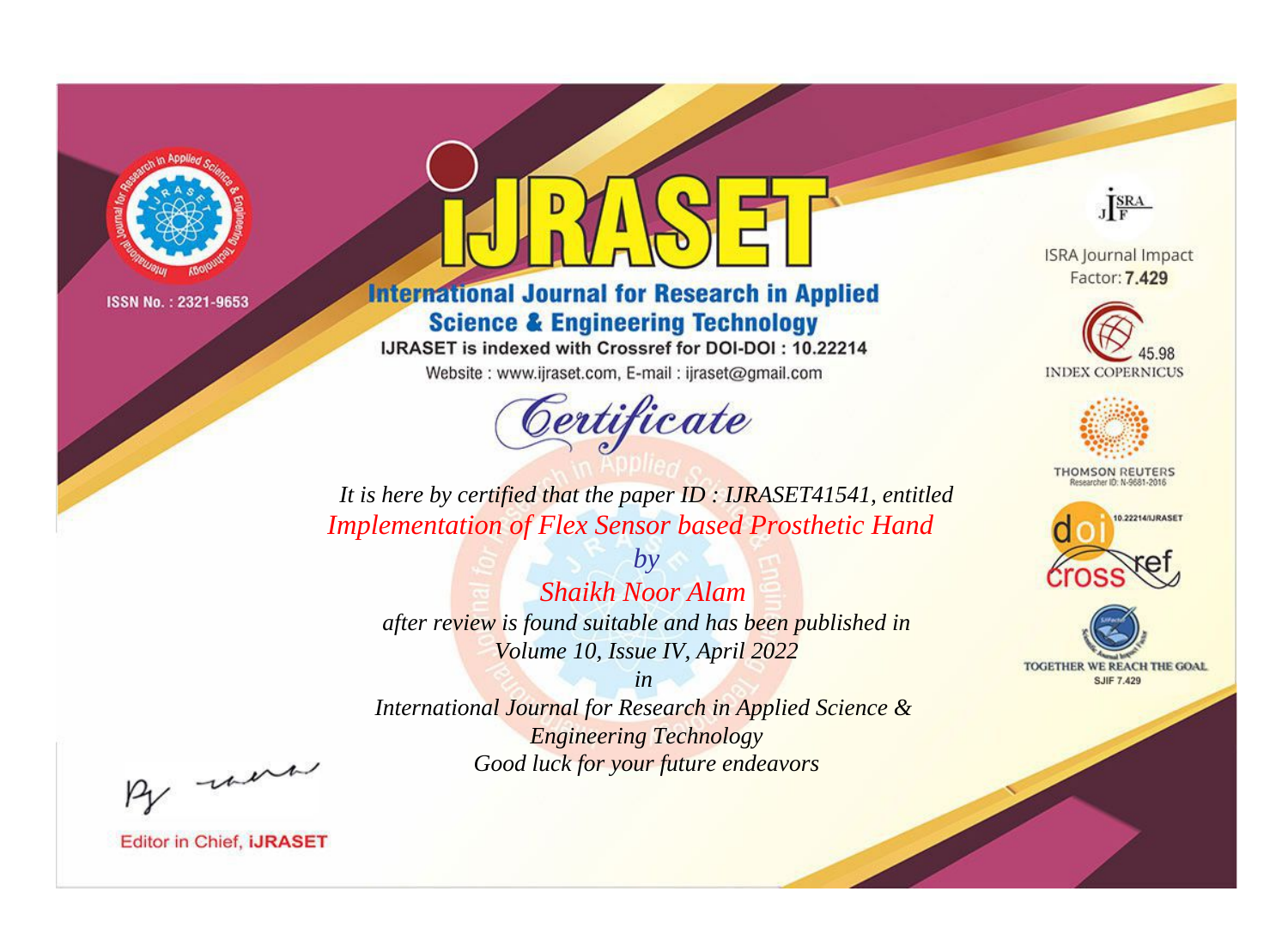

# **International Journal for Research in Applied Science & Engineering Technology**

IJRASET is indexed with Crossref for DOI-DOI: 10.22214

Website: www.ijraset.com, E-mail: ijraset@gmail.com



JERA

**ISRA Journal Impact** Factor: 7.429





**THOMSON REUTERS** 



TOGETHER WE REACH THE GOAL **SJIF 7.429** 

It is here by certified that the paper ID: IJRASET41541, entitled **Implementation of Flex Sensor based Prosthetic Hand** 

Shaikh Faizan Azad after review is found suitable and has been published in Volume 10, Issue IV, April 2022

 $b\nu$ 

 $in$ International Journal for Research in Applied Science & **Engineering Technology** Good luck for your future endeavors

By morn